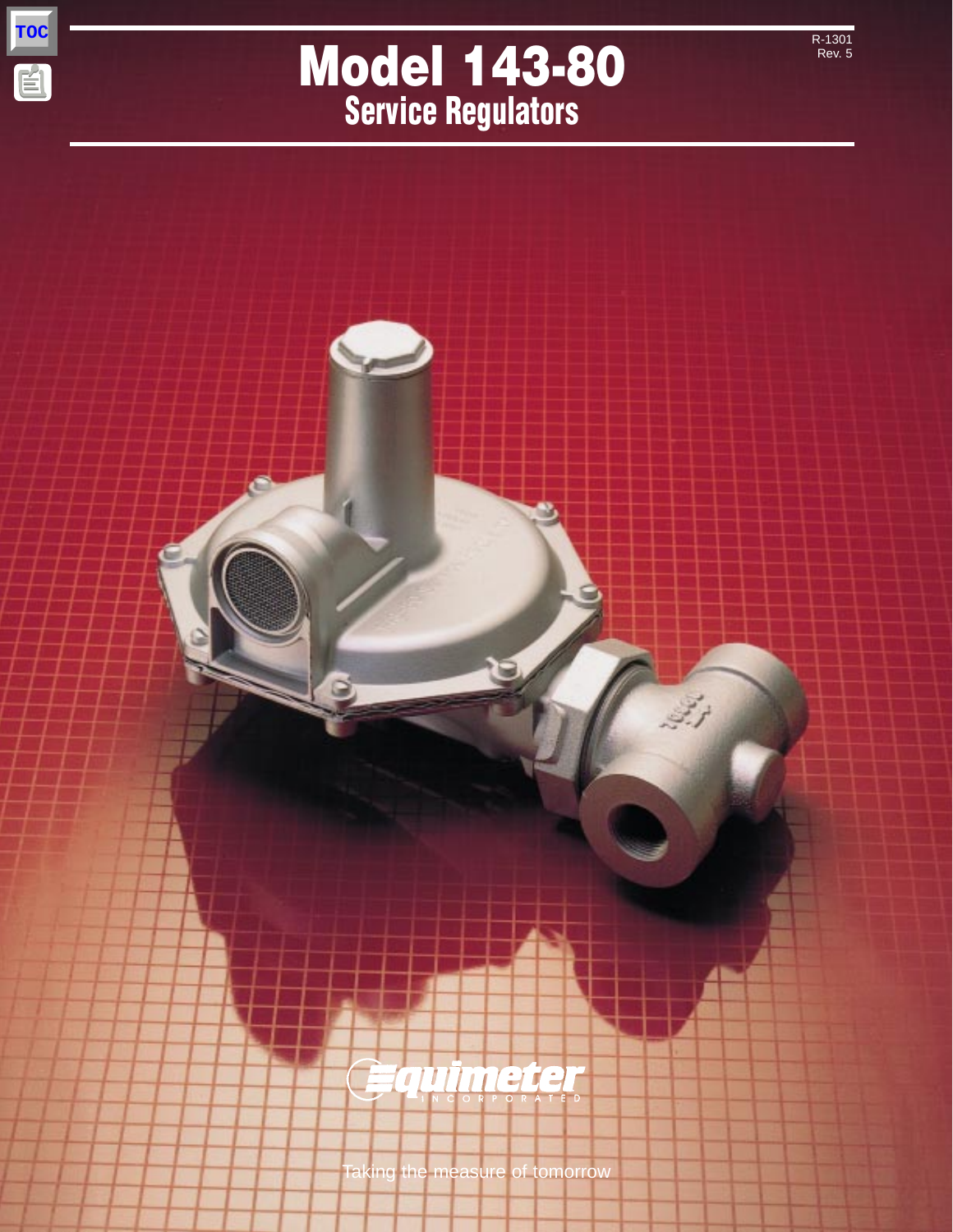## **Model 143-80 Service Regulators**

The 143-80 is designed and built for domestic gas service, as well as for commercial and industrial applications; burners, furnaces, ovens, heaters, gas engines, etc. It can also be used for air, LPG, nitrogen, dry  $CO<sub>2</sub>$  and other gases.

It is simple to install and adjust. The union nut connection makes it easy to locate the regulator in the best installed position, and servicing is easy and convenient.

Simple, rugged construction means dependability. Yet, it provides precise pressure control over an amazing range of pressure and load conditions.

**Equimeter's Model 143-80 Service Regulator...outstanding performance, utility, and dependability at an economical price...**

| <b>Basic Models</b> | <b>Basic Models</b> | <b>Description</b>                         | <b>High Pressure</b><br><b>Models</b> |
|---------------------|---------------------|--------------------------------------------|---------------------------------------|
|                     | 143-80-1            | <b>Standard Regulator</b>                  | 143-80-1HP                            |
|                     | 143-80-2            | Regulator with Internal Relief Valve (IRV) | 143-80-2HP                            |

| <b>Spring Ranges</b> | <b>Outlet Pressure</b><br><b>Ranges</b> | <b>Spring Color</b> | <b>Spring Part</b><br><b>Number</b> |
|----------------------|-----------------------------------------|---------------------|-------------------------------------|
|                      | $3^{1}/2$ " to $6^{1}/2$ " w.c.         | Red                 | 143-62-021-15                       |
|                      | 5" to $8^{1}/2$ " w.c.                  | <b>Blue</b>         | 143-62-021-16                       |
|                      | $6"$ to 14" w.c.                        | Green               | 143-62-021-17                       |
|                      | $12"$ w.c. to 1 psi                     | Orange              | 143-62-021-18                       |
|                      | $\frac{1}{2}$ psi to 2 psi              | Black & White       | 143-62-021-22                       |
|                      | $\frac{1}{2}$ psi to 3 psi              | Cadmium*            | 173-62-021-02                       |
|                      | 2 psi to 6 psi                          | Black*              | 139-16-021-01                       |

\*Only use these springs in high pressure models (143-80-1HP and 143-80-2HP)

| <b>Maximum Inlet Pressures-</b><br><b>Standard IRV Models and</b> | <b>Orifice Sizes</b>     | $5/8$ <sup>11</sup> | $1/2$ <sup>11</sup> | $3/8$ <sup>11</sup> | $5/16$ <sup>11</sup> | $1/4$ <sup>11</sup> | $3/16$ <sup>11</sup> | $\frac{1}{8}$ <sup>11</sup> |
|-------------------------------------------------------------------|--------------------------|---------------------|---------------------|---------------------|----------------------|---------------------|----------------------|-----------------------------|
| <b>High-Pressure Models</b>                                       | Max<br>Inlet<br>Pressure | 10<br>psi           | 20<br>psi           | 40<br>psi           | 40<br>psi            | 60<br>psi           | 125<br>psi           | 125<br>psi                  |

| Inlet <b>x</b> Outlet NPT                     |
|-----------------------------------------------|
| $^{3}/_{4}$ " x $^{3}/_{4}$ "<br>$3/4$ " x 1" |
| $3/4$ " x $1^{1}/4$ "                         |
| $1" \times 1"$<br>1" x $1^{1}/_{4}$ "         |
| $1\frac{1}{4}$ x $1\frac{1}{4}$               |

#### **Temperature Limits**

143-80 Service Regulators can be used for temperatures from -20°F. to 150°F.

#### **Buried Service**

143-80 Regulators are not recommended for buried service.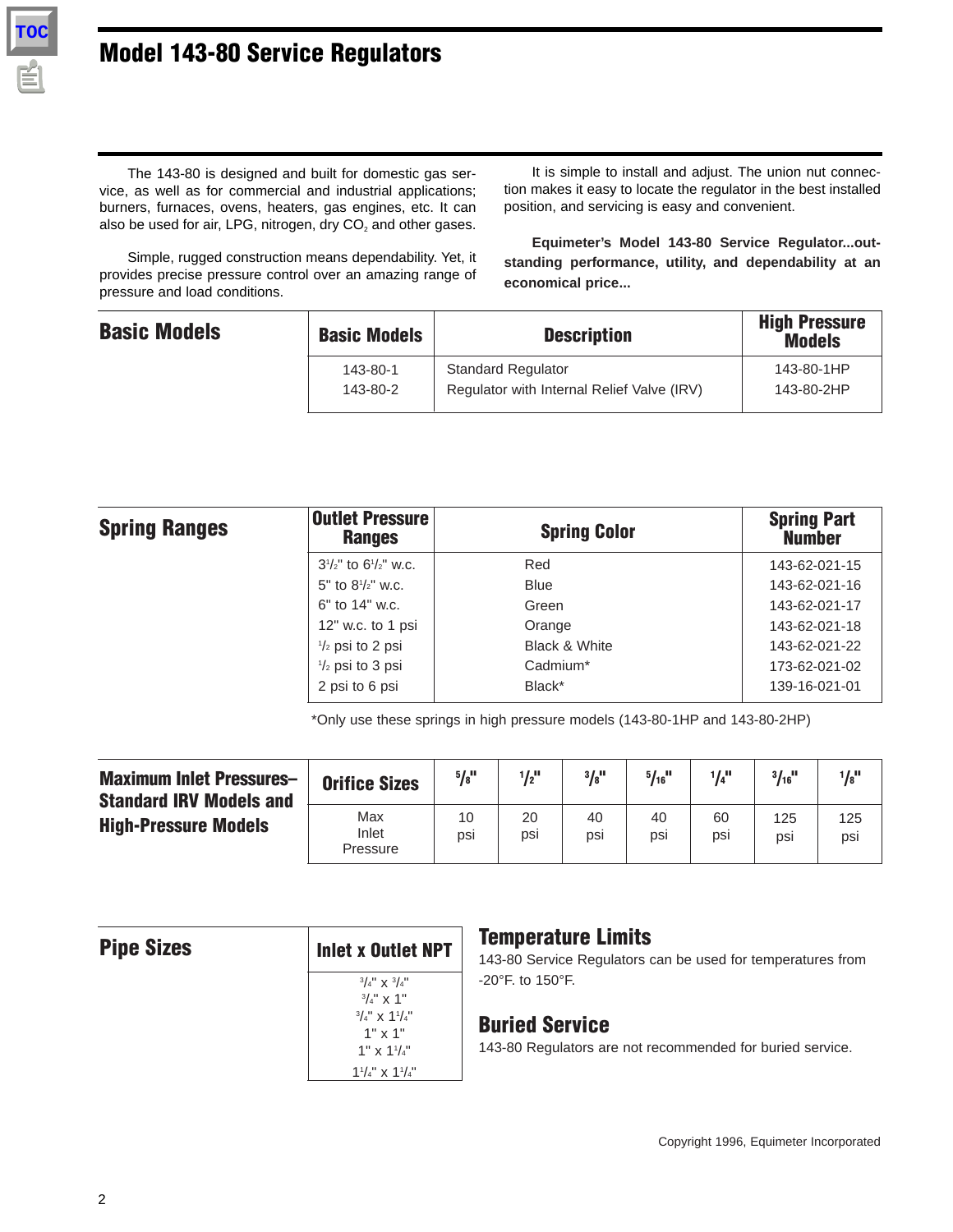

## **Construction and Design Features**





#### **143-80-1 Standard Regulator Construction Features**

- **1. Spring Adjustment**
- **2. Fiberglass Reinforced Nylon Valve Stem** Minimum friction, minimum dimensional changes over operating temperature range.
- **3. Cast Iron Body** (ASTM A 126 Class B) **(Test Connections** 1 /8" NPT Available on inlet and outlet)
- **4. Buna-N Soft Seat** Positive tight lock-up
- **5. Aluminum Orifices** interchangeable between  $\frac{1}{8}$ " thru  $\frac{1}{2}$ "
- **6. Union Nut Connection** Full 360° rotation...easy servicing **7. Buna-N Diaphragm**
- Nylon fabric reinforced Full 26 in.<sup>2</sup> effective area
- **8. Die Cast Aluminum Alloy Diaphragm Case** High strength, lightweight corrosion

resistant. **9. Vent** 3 /4" or 1" NPT Screened **10.Vent Valve 11.Seal Cap**

3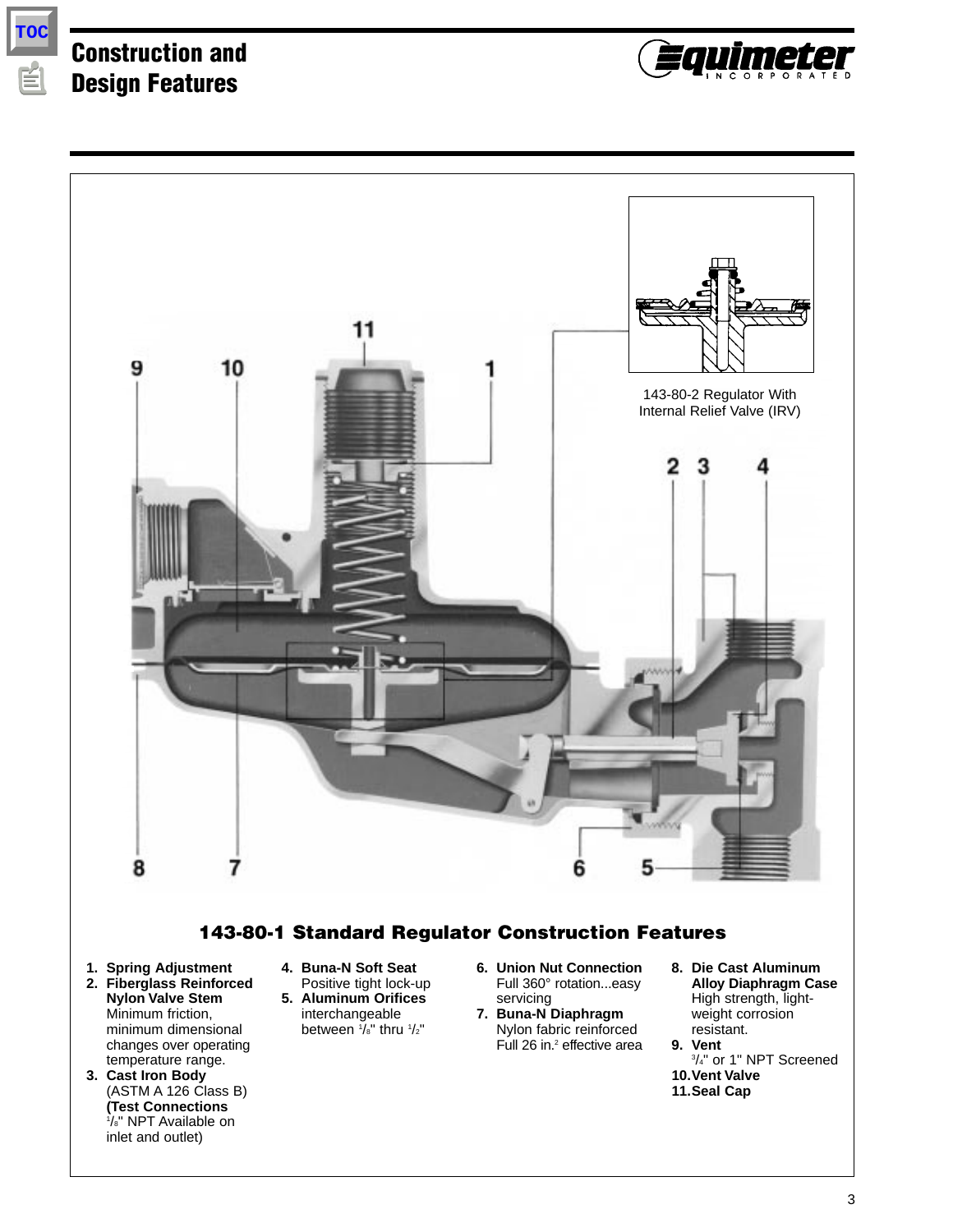# **Service Regulator Capacity Tables**

## **Models 143-80-1HP, 143-80-2HP, 143-80-1, 143-80-2**

**Capacity\* in SCFH natural gas (0.6 specific gravity–14.65 psia–60° F.)**

| <b>Pipe Size</b>                                                                                                                                    | <b>Inlet Pressure</b>                                                                                                |                                                         | <b>Orifice Size (inches)</b>                                     |                                                                                                                                                                                         |                                                           |                                                                   |                                                                                                                                                    |                                                                       |
|-----------------------------------------------------------------------------------------------------------------------------------------------------|----------------------------------------------------------------------------------------------------------------------|---------------------------------------------------------|------------------------------------------------------------------|-----------------------------------------------------------------------------------------------------------------------------------------------------------------------------------------|-----------------------------------------------------------|-------------------------------------------------------------------|----------------------------------------------------------------------------------------------------------------------------------------------------|-----------------------------------------------------------------------|
| (inches)                                                                                                                                            | (psig)                                                                                                               | 1/s''                                                   | $\frac{3}{16}$ "                                                 | 1/4"                                                                                                                                                                                    | 5/16                                                      | 3/8"                                                              | 1/2"                                                                                                                                               | 5/8"                                                                  |
| $\frac{3}{4}$ " X $\frac{3}{4}$ "                                                                                                                   | $\frac{1}{2}$ 1 2 3 5 $\frac{1}{2}$ 10 2 4 6 8 8 1 2 5                                                               | 250<br>310<br>370<br>530<br>860<br>1200<br>1500<br>1800 | 420<br>560<br>700<br>830<br>1200<br>1570<br>1660<br>1710<br>1900 | 530<br>600<br>700<br>840<br>840<br>950<br>1220<br>1330<br>1520                                                                                                                          | 480<br>560<br>620<br>720<br>860<br>970<br>1240<br>1340    | 340<br>500<br>570<br>630<br>730<br>880<br>1000<br>1250<br>1450    | 450<br>510<br>580<br>650<br>770<br>900<br>1020<br>1270                                                                                             | 510<br>530<br>600<br>670<br>670<br>790<br>900<br>1020                 |
| $3/4$ " x 1"<br>$1" \times 1"$                                                                                                                      | $\frac{1}{2}$ 1 2 3 5 $\frac{1}{2}$ 1 0 2 4 0 6 8 0<br>125                                                           | 250<br>310<br>370<br>530<br>860<br>1200<br>1540<br>2100 | 420<br>580<br>700<br>840<br>1230<br>1700<br>1900<br>2000<br>2100 | 530<br>650<br>890<br>1140<br>1360<br>2000<br>2000<br>2000                                                                                                                               | 480<br>700<br>870<br>1120<br>1340<br>1500<br>1600<br>1640 | 350<br>550<br>840<br>1000<br>1160<br>1270<br>1330<br>1480<br>1900 | 460<br>600<br>880<br>920<br>$\frac{950}{1140}$<br>1200<br>1400                                                                                     | 520<br>650<br>780<br>810<br>970<br>1060<br>1180                       |
| $\frac{3}{4}$ " x 1 <sup>1</sup> / <sub>4</sub> "<br>$1"$ x $1'/4"$<br>$1^{1}/_{4}$ " x $1^{1}/_{4}$ "                                              | $\frac{1}{2}$<br>$\frac{1}{2}$<br>$\frac{2}{5}$<br>$\frac{5}{12}$<br>$\frac{10}{20}$<br>$\frac{20}{60}$<br>80<br>125 | 250<br>310<br>370<br>630<br>860<br>1200<br>1550<br>2250 | 420<br>580<br>700<br>840<br>1230<br>1800<br>2100<br>2200<br>2400 | 530<br>650<br>890<br>1140<br>1360<br>1600<br>2200<br>2400                                                                                                                               | 480<br>700<br>870<br>1180<br>1500<br>1700<br>1800<br>1900 | 350<br>550<br>840<br>1030<br>1350<br>1610<br>1710<br>1900<br>2000 | 460<br>680<br>1020<br>1200<br>1490<br>1580<br>1800<br>1900                                                                                         | 520<br>760<br>1030<br>1050<br>1060<br>1060<br>1180<br>*Capacities are |
| based on the following<br>maximum variations in outlet pressure:<br>RED and BLUE SPRINGS:<br>1" w.c. droop<br><b>GREEN SPRING:</b><br>2" w.c. droop | <b>ORANGE SPRING:</b><br><b>BLACK/WHITE AND CADMIUM</b><br>SPRINGS:<br><b>BLACK SPRING:</b>                          |                                                         | 3" w.c. droop<br>1/4 psig droop<br>10% droop                     | Capacities for $\frac{1}{2}$ , 1 and 2 psig pressures<br>apply only to RED and BLUE springs. Note<br>carefully these capacities do not apply to<br>the green, orange and black springs. |                                                           |                                                                   | NOTE: Last figure in each column is the<br>maximum capacity for each orifice at rec-<br>ommended pressure within the optimum<br>performance range. |                                                                       |

#### **Models 143-80-4, 143-80-6 Low Pressure Cut-Off Capacity\* in SCFH natural gas (0.6 specific gravity–14.65 psia–60°F.)**

|                                   |                               | <b>Outlet Pressures</b><br>Red Spring* 41/2" to 71/2" w.c.<br>Blue Spring* 61/2" to 91/2" w.c. |                                                        |                                                           |                                                                     | <b>Outlet Pressures</b><br>Green Spring* 7 <sup>1</sup> / <sub>2</sub> " to 15" w.c. |                                                         |                                                                                      |                                                                     |
|-----------------------------------|-------------------------------|------------------------------------------------------------------------------------------------|--------------------------------------------------------|-----------------------------------------------------------|---------------------------------------------------------------------|--------------------------------------------------------------------------------------|---------------------------------------------------------|--------------------------------------------------------------------------------------|---------------------------------------------------------------------|
| <b>Pipe Size</b>                  | <b>Inlet Pressure</b>         | <b>Orifice Size (inches)</b>                                                                   |                                                        |                                                           |                                                                     |                                                                                      |                                                         | <b>Orifice Size (inches)</b>                                                         |                                                                     |
| (Inches)                          | (psig)                        | 7/16"                                                                                          | 3/8"                                                   | 5/16"                                                     | 1/4"                                                                | 7/16"                                                                                | 3/8"                                                    | 5/16"                                                                                | 1/4"                                                                |
| $\frac{3}{4}$ " x $\frac{3}{4}$ " | $\frac{1}{2}$<br>251015254060 | 240<br>400<br>580<br>800<br>1050<br>1140                                                       | 180<br>300<br>420<br>750<br>750<br>990<br>1050<br>1100 | $^{90}_{200}$<br>300<br>600<br>740<br>950<br>1100<br>1300 | 100<br>140<br>140<br>230<br>380<br>460<br>640<br>870<br>1160        | 140<br>250<br>370<br>580<br>580<br>780<br>920                                        | 120<br>200<br>320<br>320<br>530<br>720<br>860<br>900    | $\begin{array}{c} 90 \\ 160 \\ 240 \end{array}$<br>460<br>700<br>800<br>1000<br>1300 | 90<br>140<br>220<br>370<br>370<br>480<br>660<br>910<br>1160         |
| $3/4$ " x 1"<br>$1" \times 1"$    | $\frac{1}{2}$<br>25105254060  | 270<br>430<br>650<br>1100<br>1300<br>1300                                                      | 210<br>310<br>420<br>750<br>1120<br>1300<br>1300       | 90<br>210<br>300<br>510<br>560<br>560<br>1300<br>1300     | 100<br>140<br>230<br>380<br>460<br>640<br>870<br>1160               | 160<br>260<br>410<br>800<br>1220<br>1300                                             | 120<br>230<br>350<br>350<br>730<br>1090<br>1300<br>1300 | $\frac{90}{160}$<br>$\frac{270}{470}$<br>$\frac{470}{740}$<br>$930$<br>1160<br>1300  | 90<br>140<br>220<br>370<br>370<br>480<br>660<br>910<br>1160         |
| $1^{1}/_{4}$ " x $1^{1}/_{4}$ "   | $\frac{1}{2}$<br>251015254060 | 270<br>430<br>650<br>1100<br>1300<br>1300                                                      | 210<br>310<br>420<br>750<br>1120<br>1300<br>1300       | 90<br>210<br>300<br>510<br>76Ō<br>960<br>1300<br>1300     | 100<br>140<br><b>230</b><br>380<br>460<br>460<br>640<br>870<br>1160 | 160<br>260<br>430<br>870<br>1300<br>1300                                             | 120<br>230<br>350<br>350<br>730<br>1090<br>1300<br>1300 | $\frac{90}{160}$<br>270<br>470<br>740<br>930<br>1160<br>1300                         | 90<br>140<br>220<br>370<br>370<br>480<br>660<br>910<br>1160<br>1160 |

NOTE: Last figure in each column is the maximum capacity for each orifice at recommended inlet pressure within the optimum performance range. \*RED Spring is Part No. 143-62-021-15, BLUE Spring is Part No. 143-62-021-16, GREEN Spring is Part No. 143-62-021-17.

**Note:** The above performance data is based on normal testing at 70°F flowing temperature. Changes in performance can occur at extreme low flowing temperatures.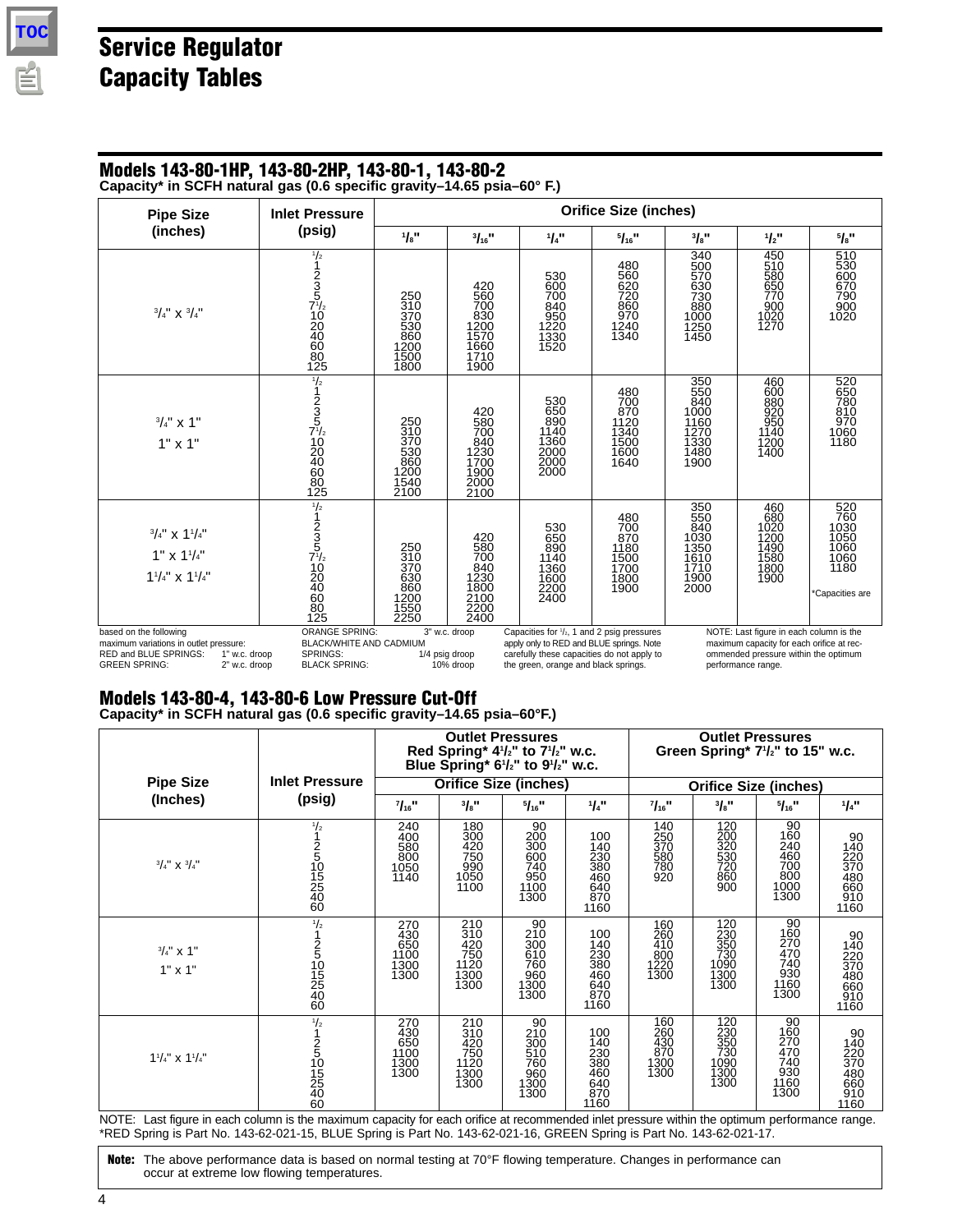

**TOC**

The Internal Relief Valve begins to open when outlet pressure exceeds regulator set-point by approximately 7" w.c. At lower pressures, it is closed.

Internal Relief Valves, like all relief valves, must be carefully checked for adequate capacity. IRV's only have full capacity relief capability when the inlet pressure to the regulator is low enough and the regulator orifice is small enough. If either one, or both, are too large, the IRV will not have full capacity relief capability and will not be able to prevent the outlet pressure from exceeding the maximum allowable limit.

The curves below are for checking this condition. They are based on the regulator blocked open to simulate a failure in which the valve goes wide open.

Find the maximum inlet pressure on the horizontal scale. Trace it vertically upwards to the curve for the size orifice used. Trace that point horizontally leftward to the vertical scale and read the outlet pressure. If it is below the maximum allowable outlet pressure for the application, the IRV has full capacity relief capability for a wide open regulator failure.

Note that the curves are based upon a 7" w.c. setpoint and a 5" - 81 /2" (blue) spring. Curves are presented showing the 3 /4" and 1" vent configurations, with and without vent piping. The curves based on vent piping assume 10 ft. of vent piping plus two elbows. If additional vent piping is used it must be carefully sized to avoid restricting the capacity of the IRV. For conditions other than those covered by the curves

contact your Equimeter representative.



**Caution:** It is the user's responsibility to assure that a service regulator vents and/or vent lines exhaust to a non-hazardous location away from **any potential** sources of ignition. **Refer to Equimeter Bulletin RM-1301 for more detailed information.**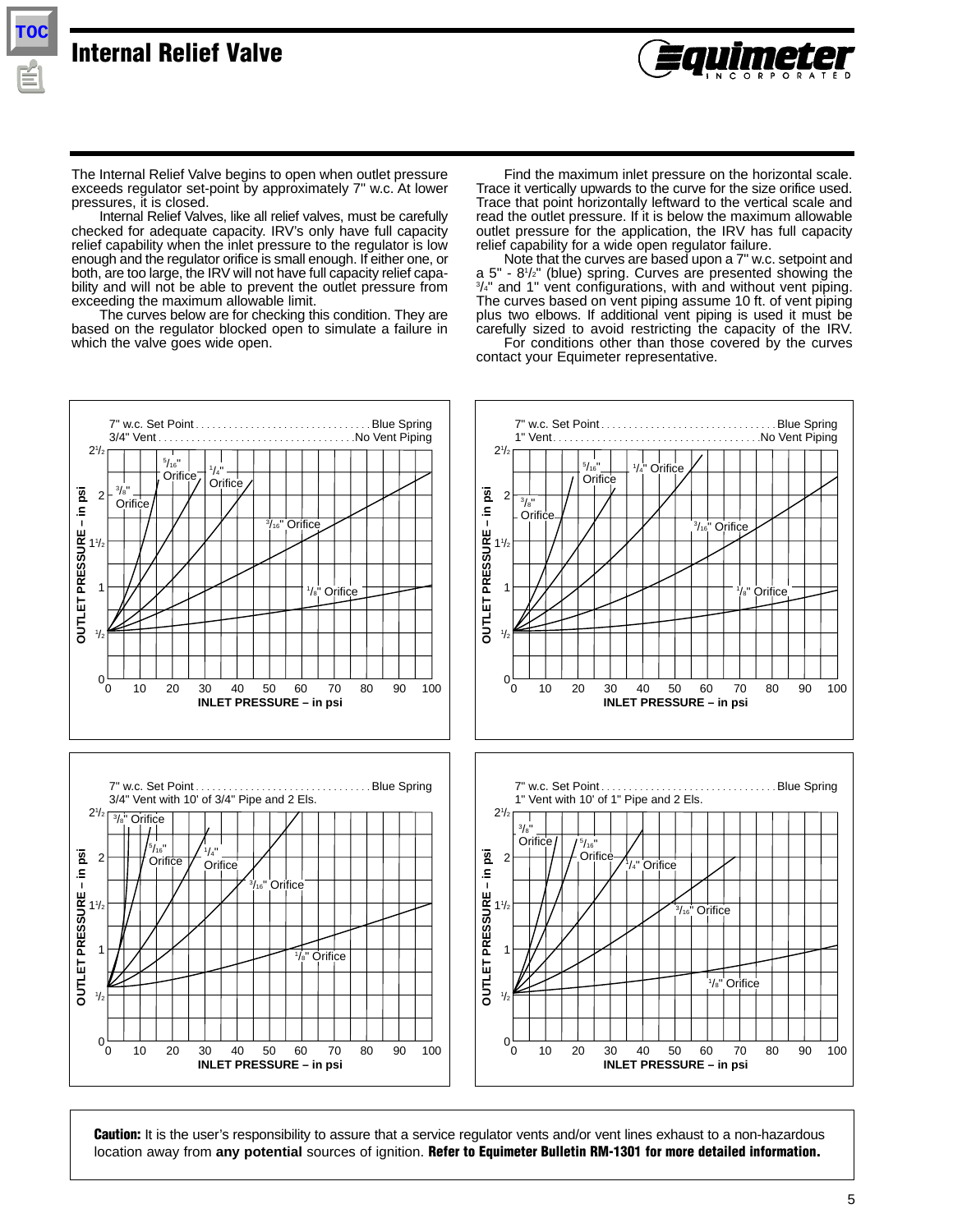

## **Operation of the Internal Relief Valve**



### **Overpressurization Protection**

Protect the downstream piping system and the regulator's low pressure chambers against overpressurization due to the possible regulator malfunction or fail-

ure to achieve complete lockup. The allowable outlet pressure is the lowest of the maximum pressures permitted by federal codes, state codes, Equimeter Bulletin RDS-1498, or other applicable standards. The method of protection can be a relief valve, monitor regulator, shutoff device, or similar mechanism.

**Periodic Inspection:** Regulators are pressure control devices with numerous moving parts subject to wear that is dependent upon particular operating conditions. To assure continuous satisfactory operation, a periodic inspection schedule must be adhered to with the frequency of inspection determined by the severity of service and applicable laws and regulations. **See bulletin RM-1301 for field service instructions.**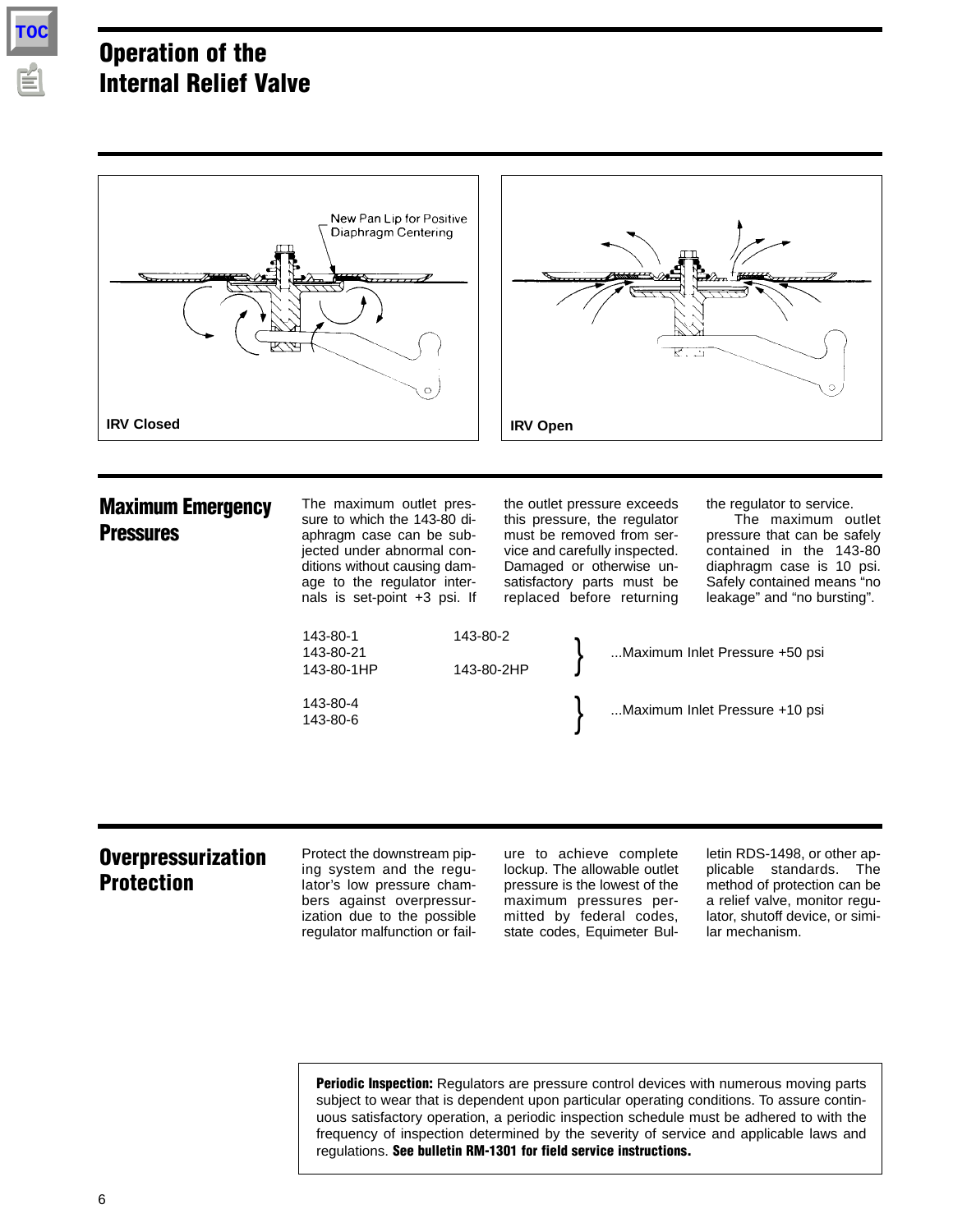**Mounting Positions**

**TOC**





1. 2. 4 3.

NOTE: If desired position is not shown, use these diagrams to specify vent, diaphragm case, and body arrangements. Example: Position 105 would be D-4-Y.

#### **CAUTION**

The diaphragm case vent must be positioned to protect against flooding, drain water, ice formation, traffic, tampering, etc. The vent must be protected against nest building, animals, bees, insects, etc. to prevent vent blockage and minimize the chances of foreign material from collecting in the vent side of the regulator diaphragm.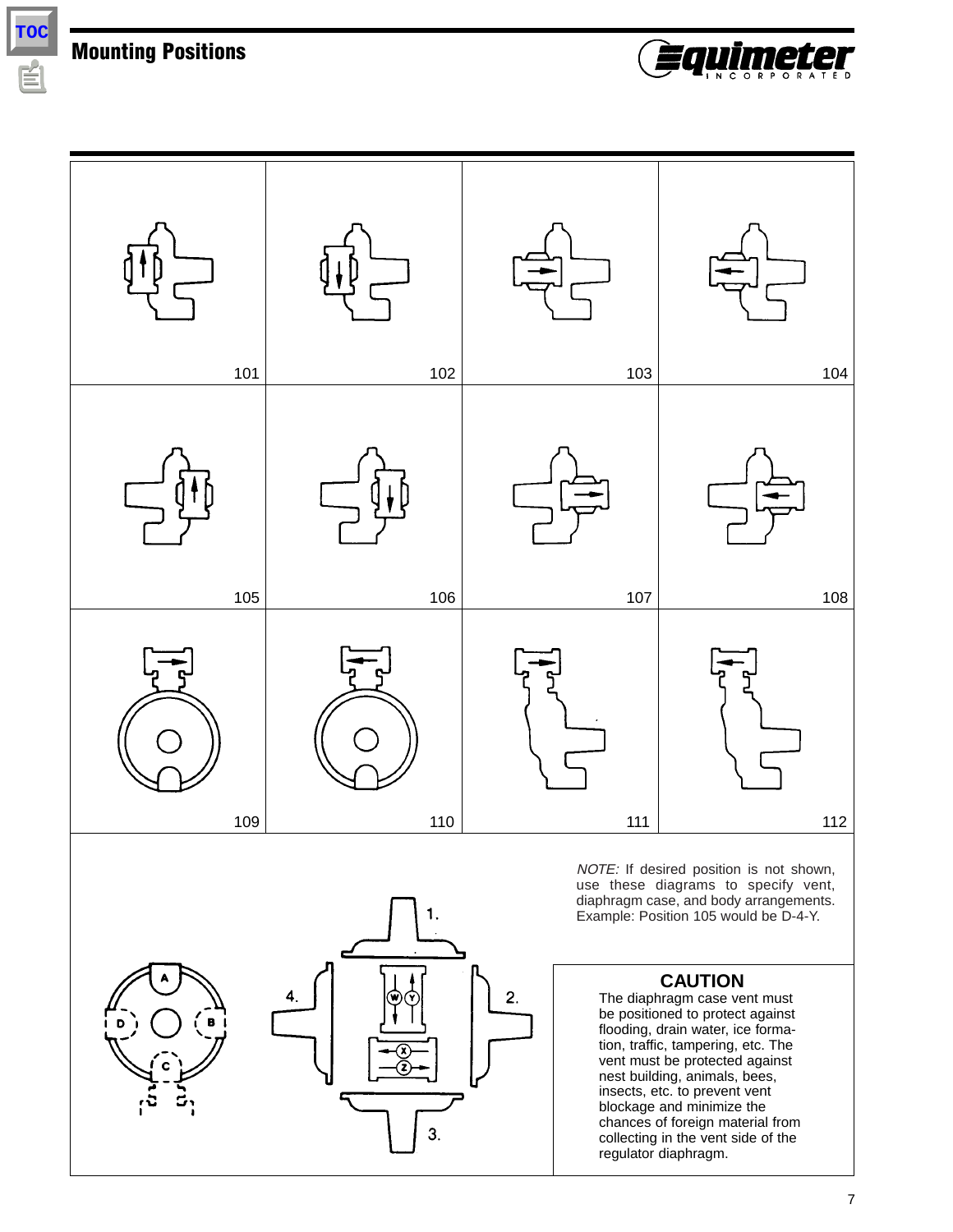#### **Standard Construction:**

The following items will be considered standard construction for the 143-80 regulator (options are available at additional charge):

- 1. Body no pressure taps
- 2. Orifice aluminum
- 3. Valve & stem assembly -plastic w/Buna-N valve
- 4. Seal wire none

#### **Full Open Capacity:**

- 5. Vent 1" side vent
- 6. Cover cap plastic
- 7. Spring ferrule plastic
- 8. External nuts and bolts plated steel
- 9. Identification stamped on diaphragm cover (no badge)
- 10.Paint AGA gray
- 11. Packaging six per carton
- 12.Position 105

### **Standard Testing:**

The following will be considered standard testing for the 143-80 regulator (optional testing at additional charge):

- 1. Set point adjustment at customer specified: A. Inlet pressure
	- B. Outlet pressure (set point)
	- C.Minimum and maximum rate of flow within 50 to 350 SCFH
- 2. Lock-up test (will not exceed 1 1 /2" w.c. above set point)
- 3. Leak test
- 4. Internal relief valve test A. Initial relief at 7" w.c. ±2" above set point
	- B. Reseat at 20% below initial relief pressure (10" w.c., minimum)

Use the following formulae for the full open capacity of 143-80 regulators.

- 1. Q = K,  $\sqrt{P_O(P_1-P_O)}$  ......... (for  $\frac{P_I}{P}$  less than 1.894) 2. Q =  $\overline{KP_1}$  ................ (for  $\frac{P_1}{P_1}$  greater than 1.894) 2 PI  $P_{\rm o}$  $\mathsf{P}_\mathsf{O}$ 
	- $Q =$  maximum capacity of the regulator (in SCFH of 0.6 specific gravity natural gas).
	- $K =$  the "K" factor, the regulator constant (from the table below).
	- $P_1$  = absolute inlet pressure (psia).
	- $P_O$  = absolute outlet pressure (psia).

| <b>ORIFICE</b> | 5/8" | 1/2" | 3/8" | 5/16 | 1/4" | $3/16$ <sup>11</sup> | 1/s'' |
|----------------|------|------|------|------|------|----------------------|-------|
|                | 820  | 520  | 292  | 206  | 132  |                      | 33    |

When sizing relief valves for use with 143-80 regulators, use full open capacity, except for LPCO models.

|                     | 143-80 Regulators are mainly                                                            |                                                                                                                                        |                                                                                         |  |  |  |
|---------------------|-----------------------------------------------------------------------------------------|----------------------------------------------------------------------------------------------------------------------------------------|-----------------------------------------------------------------------------------------|--|--|--|
| <b>Other Gases</b>  | used on natural gas. However,                                                           | <b>OTHER GASES</b>                                                                                                                     | <b>CORRECTION FACTOR</b>                                                                |  |  |  |
|                     | they perform equally well on                                                            | Air (Specific Gravity 1.0)                                                                                                             | 0.77                                                                                    |  |  |  |
|                     | LP gas, nitrogen, dry CO <sub>2</sub> , air                                             | Propane (Specific Gravity 1.53)                                                                                                        | 0.63                                                                                    |  |  |  |
|                     | and others.                                                                             | 1350 BTU Propane-Air Mix (1.20)                                                                                                        | 0.71                                                                                    |  |  |  |
|                     |                                                                                         | Nitrogen (Specific Gravity 0.97)                                                                                                       | 0.79                                                                                    |  |  |  |
|                     |                                                                                         | Dry Carbon Dioxide<br>(Specific Gravity 1.52)                                                                                          | 0.63                                                                                    |  |  |  |
|                     |                                                                                         | For other noncorrosive gases:<br>CORRECTION FACTOR =                                                                                   | 0.6<br>Specific Gravity<br>of the Gas                                                   |  |  |  |
|                     |                                                                                         | For use with gases not listed above, please contact your<br>Equimeter representative or Industrial Distributor for<br>recommendations. |                                                                                         |  |  |  |
| <b>How to Order</b> | Specify:<br>1. Pipe size and model<br>number<br>2. Mounting position<br>3. Orifice Size | 4. Inlet pressure (also<br>maximum and minimum if<br>available)<br>5. Outlet Pressure set-point<br>6. Capacity required (scfh)         | 7. Type of gas (natural gas,<br>propane, etc.)<br>8. Spring part number<br>9. Vent Size |  |  |  |

**TOC**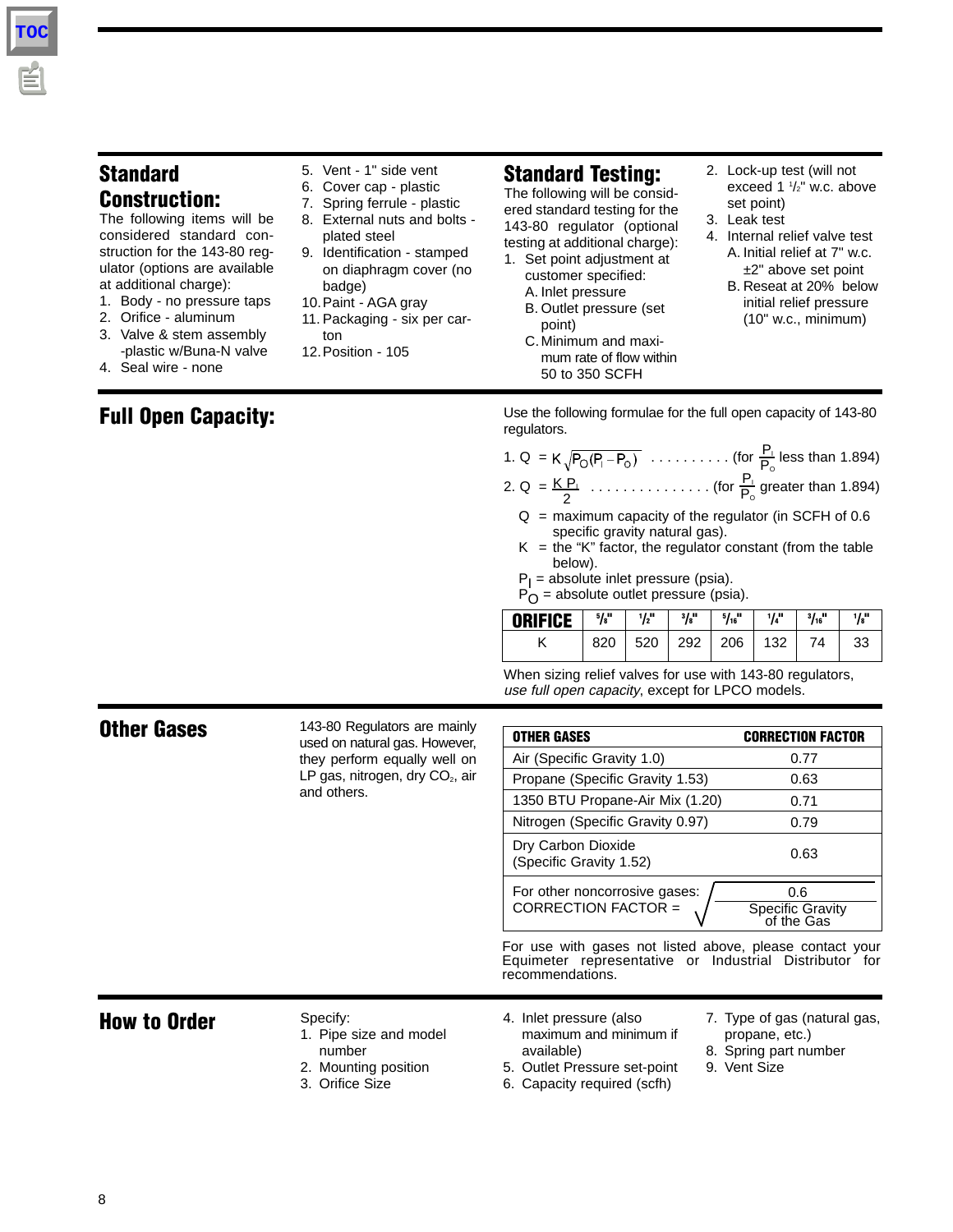**Dimensions**

**TOC**





**Caution:** Turn gas on slowly. If an outlet stop valve is used, it should be opened first. Do not overload the diaphragm with a sudden surge of inlet pressure. Monitor the outlet pressure during start-up to prevent an outlet pressure overload. **See bulletin RM-1301 for more detailed start-up procedures.**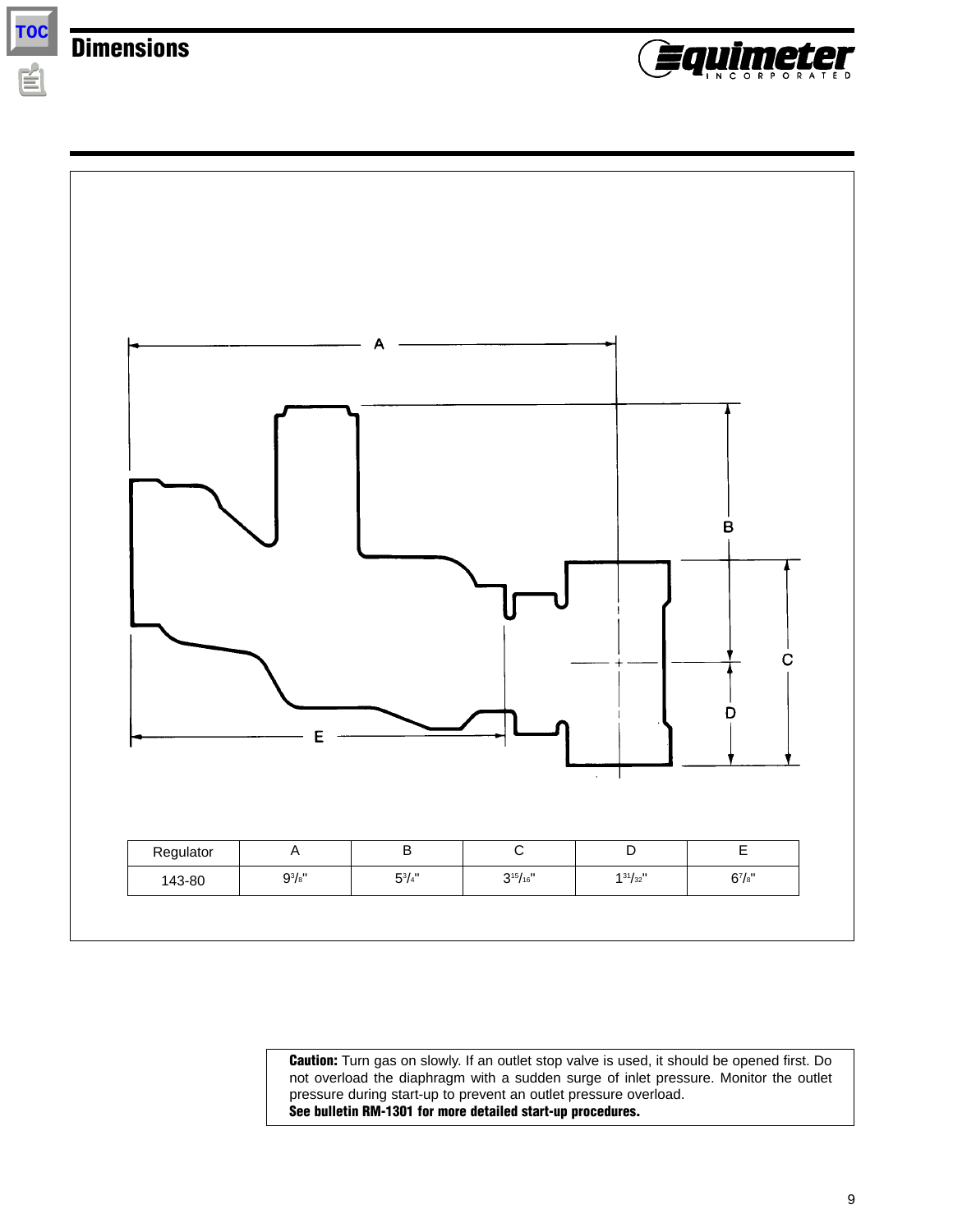

#### **143-80 Service Regulator With Low Pressure Cut-Off**

This is the low pressure, cut-off version of the 143-80 residential service regulator.

It is a safety device which stops the inlet gas supply if the outlet pressure drops below a certain point.

Hazardous conditions sometimes develop as a result of a loss in service pressure. A good example of this would be flame or pilot outage resulting from a line break, an interruption in the gas supply, or an excessive demand. The low pressure "cut-off" acts as a safety device for the gas service.

The cut-off unit consists of an extra valve which seats against the inlet side of the orifice. As the main valve moves away from its seat to increase flow, in response to a decreasing outlet pressure signal, the cut-off valve moves toward its seat. If the main valve movement becomes excessive, the cut-off valve will take over and go closed. At this point the gas supply is shut off and cannot be resumed until the cut-off unit is manually reset.

Basically, "cut-off" is triggered by an excessive drop in outlet pressure. However, the specific outlet pressure at which "cut-off" occurs also depends on the size of the orifice and the inlet pressure.

As mentioned previously, once the cut-off valve closes, it must be manually opened to put the regulator back into operation. It must also be manually opened when put into service initially or when returned to service after being shut down. This is easily done by removing the cover cap and pulling upwards on the diaphragm post extension.

Installation is simple and quick. It is the same as for other standard types of self-contained domestic service regulators.

Adjustment for the outlet pressure set point is accomplished by removing the cover cap and screwing the adjustment ferrule down or up to raise or lower pressure.

The 143-80 regulator with low pressure cut-off can be furnished WITH OR WITHOUT INTERNAL RELIEF. It is used on LP and manufactured gas as well as natural gas. In addition it can also be used on air,  $CO<sub>2</sub>$ , nitrogen and other industrial gases.

#### **Basic LPCO Models**

| $143 - 80 - 4$ | Regulator with Low Pressure Cut-off (LPCO) |
|----------------|--------------------------------------------|
| $143 - 80 - 6$ | Regulator with IRV and LPCO                |

Inlet Pressure Range...in. w.c. to 60 psi Outlet Pressure Range 4<sup>1</sup>/<sub>2</sub>" to 15" w.c. Orifices...aluminum,  $1/4" - 5/16" - 3/8" - 7/16"$ 

## **Spring Ranges LPCO Models**



#### **Maximum Inlet Pressure**